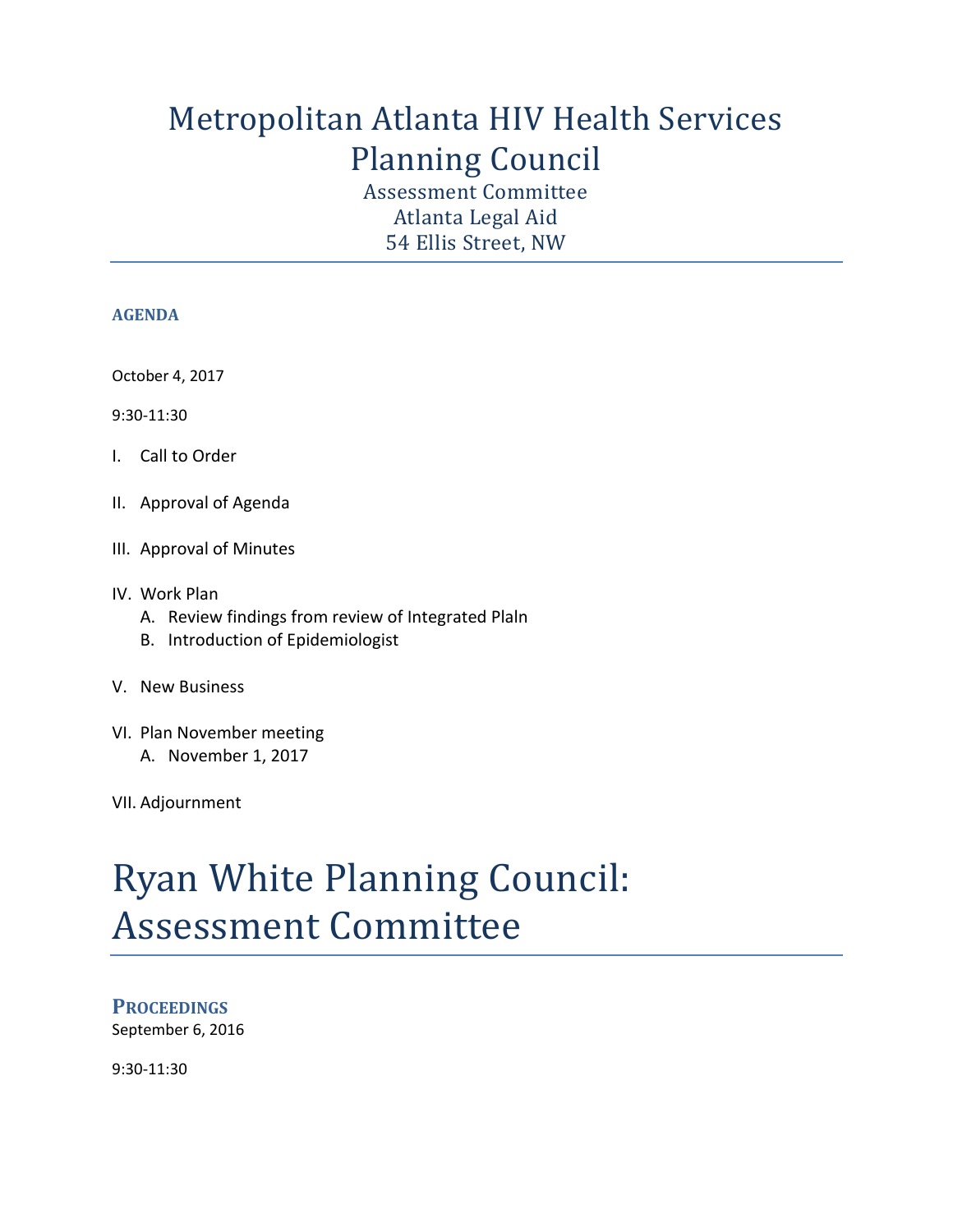## **Attending**  • Ritanza Abron, Emory Midtown • Steven Bales, Positive Impact Health Clinic Katrina Barnes, Grady IDP Tarai Kemp Brown, Capstone Health/CDPH Denesha Gregoire, DeKalb BOH Abigail Hicks, Mercy Michele Irish, Fulton County Health Department Jeanette Nu'Man, Community Aleta McLean, Open Hand • Stephen Molldrom, University of Michigan Jenetter Richburg, AID Atlanta Tiffany Roan, AID Health Foundation • Kevin Taylor, ANIZ, Inc. John Warchol, Atlanta Legal Aid Sandra Vincent, Fulton County – Planning Council Jocelyn McKenzie, Ryan White Program, Part A **Remote**  • Zina Age, Aniz, Inc

Michael Banner, Here's To Life

Discussion items:

## **I. 2017 Work Plan**

- No update on contractor
- Meeting with Jeff Cheek has not been scheduled
- Generated evaluation questions for [disparities](https://www.google.com/search?q=disparities&spell=1&sa=X&ved=0ahUKEwiYyLCrq9PWAhXKSSYKHYErAZoQvwUIIygA) update
	- 1. What changes have been observed in viral load, CD4, and opportunistic infections in zip codes 30308, 30310, 30314, 30315, 30318, 30032 since 2013?
	- 2. What actions have been taken by HIV providers since 2013 to increase access to HIV care in targeted zip codes?
	- 3. Have any collaborations/partnerships been established with FQHCs?
	- 4. What zip codes are being served by mobile units?
	- 5. What is the demographic profile of individuals living with HIV/AIDS in the Atlanta EMA with:
		- Viral loads higher than 55,0001
		- CD4 counts less than 200
		- Higher than average opportunistic infections?
	- 6. What is the geographic location of individuals presenting with the conditions listed above?